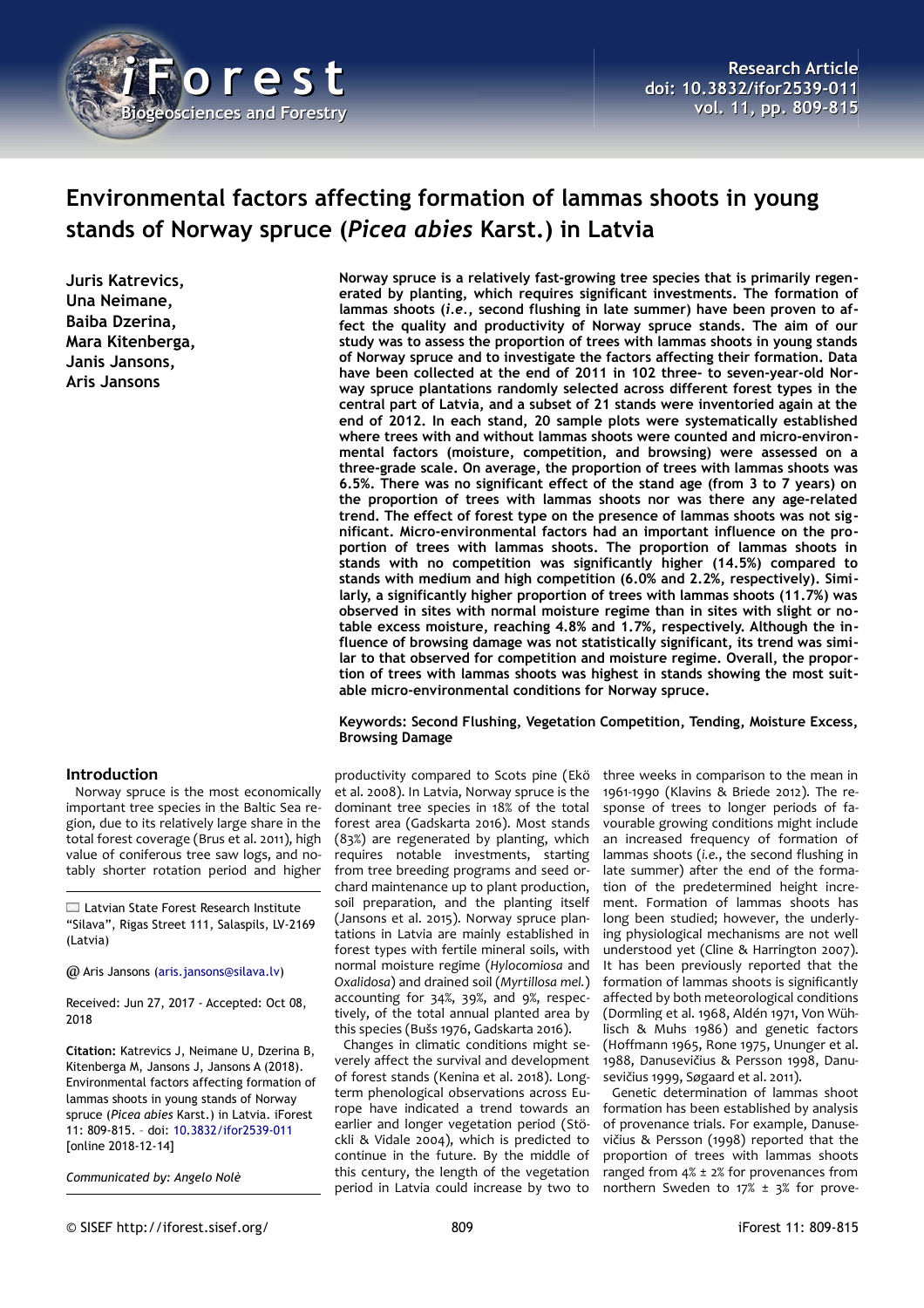nances from Austria at the age of five years in an experiment in Sweden. Significant provenance effects and similar trends (but higher mean values) were reported based on a trial at the same age in Norway. The proportion of trees with lammas shoots was lowest for Scandinavian provenances (18%), followed by Latvian provenances (28%) and Slovak and Czech provenances (54% – Søgaard et al. 2011). Eriksson (2010) reported that, in Austria, the high-altitude provenances do not form lammas shoots, while such shoots are formed by valley-bottom provenances. Provenance and family were significant factors affecting the occurrence of lammas shoots, according to Steffenrem et al. (2008), based on an analysis of open-pollinated progeny trials. However, the family (genetic) contribution to the total variance was relatively low (4%). Lammas growth is often among the traits included in the selection index due to its direct effect on or correlation with the stem and wood quality traits (Jansson et al. 2013). For example, Skrøppa et al. (1999), based on the evaluation of 15 provenances from Finland, Denmark, Germany, and Poland, reported a significant association between the occurrence of lammas shoots at juvenile age and the wood density at the age of 29 years.

Meteorological conditions of the previous year influence the predetermined growth, but conditions of the current year may affect the second flushing (Dormling et al. 1968, Junttila 1986, Von Wühlisch & Muhs 1986). The increased frequency of lammas shoots for Norway spruce due to the rise in temperature has been proven in laboratory conditions (Johnsen 1989, Kvaalen & Johnsen 2008). This increase has been observed in the field in recent years and has been attributed to changes in climatic conditions (Kvaalen et al. 2010, Søgaard et al. 2011).

The second flushing of Norway spruce and other conifer species has been linked to the increased frequency of trees with double leaders and/or spike knots (Gabrilavičius & Danusevičius 2003, Pallardy 2008, Søgaard et al. 2011). In some cases, the occurrence of these stem defects might be caused by several lammas shoots competing for dominance, as well as by insufficient frost hardiness of the apical shoot (and consequently damage) due to lammas growth, at least partly linked to maladaptation of the studied material. Some studies have indicated that most of the spike knots formed in this way disappear in a few years without causing permanent stem damage (Jansons et al. 2016). Formation of lammas shoots is linked to a faster tree growth, thus contributing to increase the productivity of plantations. Indeed, correlations between the mean tree height and the proportion of trees with lammas shoots at five to 13 years of age have been reported in several countries: Germany (*r* = 0.93, *p* < 0.01), Sweden (*r* ≈ 0.3, *p* < 0.01), and Latvia (Hoffmann 1965, Rone 1975, Danusevičius & Persson 1998).

A systematic inventory of the frequency of second flushing in Norway spruce has not previously been conducted in Latvia, though lammas shoots are demonstrated to have an increasing frequency and importance in the determination of the productivity and quality of spruce stands. Therefore, the aim of the study is to assess the proportion of trees with lammas growth in young stands of Norway spruce and to identify the environmental factors which affect their formation. The following hypotheses are tested: (i) optimal growing conditions have a positive effect on the formation of lammas shoots in young Norway spruce trees; (ii) tree age has a negative effect on the formation of lammas shoots. This knowledge could be further used in the preparation of recommendations for forest management.

# **Materials and methods**

Data have been collected at the end of 2011 from 102 Norway spruce plantations located in the central part of Latvia (56° 37′-56° 57′ N, 23° 37′-24° 49′ E – [Fig. 1\)](#page-1-0). Three- to 7-year-old stands (in 2011) were randomly selected across different forest types [\(Tab. 1\)](#page-2-0). A subset of 21 stands was further surveyed at the end of 2012. All the

<span id="page-1-0"></span>

selected stands have been established using reproductive material from local seed orchards. The area of each stand was at least 0.5 ha and their elevation ranged from 10 to 40 m a.s.l.

The climate in the study area is predominantly characterised by western winds bringing warm and moist air masses from the Baltic Sea and the Atlantic. According to the Latvian Environment, Geology, and Meteorology Centre (LEGMC 2012), the mean annual temperature in the region is +5.9°C. The average temperature of the warmest month (July) is +17.0°C (mean maximum temperature +21.5°C), and the annual precipitation is 667 mm. Data from the three nearest meteorological stations (Riga, Dobele, and Skriveri) were used to analyse the possible influence of meteorological conditions on lamma shoot formation [\(Fig. 1\)](#page-1-0).

In each stand, 20 sample plots (radius  $2.82$  m, area  $25 \text{ m}^2$ ) were placed at regular distance along its longest diagonal. The number of trees with and without current season lammas shoots was recorded in each sample plot. A lammas shoot was defined as the second flushing of the apical or lateral buds of the top shoot, reaching at least 1 cm in length.

The growing conditions of trees in the plots were quite different and not always favourable, due to recent changes in habitat characteristics (*e.g.*, the presence of a beaver dam across the melioration ditch) and browsing pressure (according to the State Forest Service, the density of roe deer, *Capreolus capreolus* L., was 30-40 inds. per 1,000 ha on average). Thus, for each plot the suitability of micro-environmental factors was assessed in a subset of 70 stands (56 in 2011, 14 in 2012) using a three-grade scale which considered the following factors:

- competition by the surrounding vegetation (within a radius of 0.5 m from the spruce tree), including herbaceous plants, shrubs, and sprouts of other tree species; a score (grade) was assigned to each plot based on the ratio between the mean height of trees and that of the surrounding vegetation (Grade 1: < 0.75; Grade 2:  $0.75 - 1.25$ ; Grade 3: > 1.25);
- moisture regime: Grade 1 was assigned to plots showing normal conditions, Grade 2 to plots with periodic excessive moisture, and Grade 3 to those showing permanent excessive moisture (*e.g.*, due to clogging of a drainage system);
- browsing damage was recorded for trees with damaged tops and/or more than 50% of lateral shoots; a score was assigned to each plot based on the proportion of trees affected by browsing (Grade 1: < 1%; Grade 2: 1%-10%; Grade 3: > 10%).

The proportion of trees with lammas shoots (*i.e.*, the number of trees with lammas shoots out of the total number of trees) at the stand level was calculated as the mean value  $(± 95%$  confidence interval) of sample plot proportions. The proportion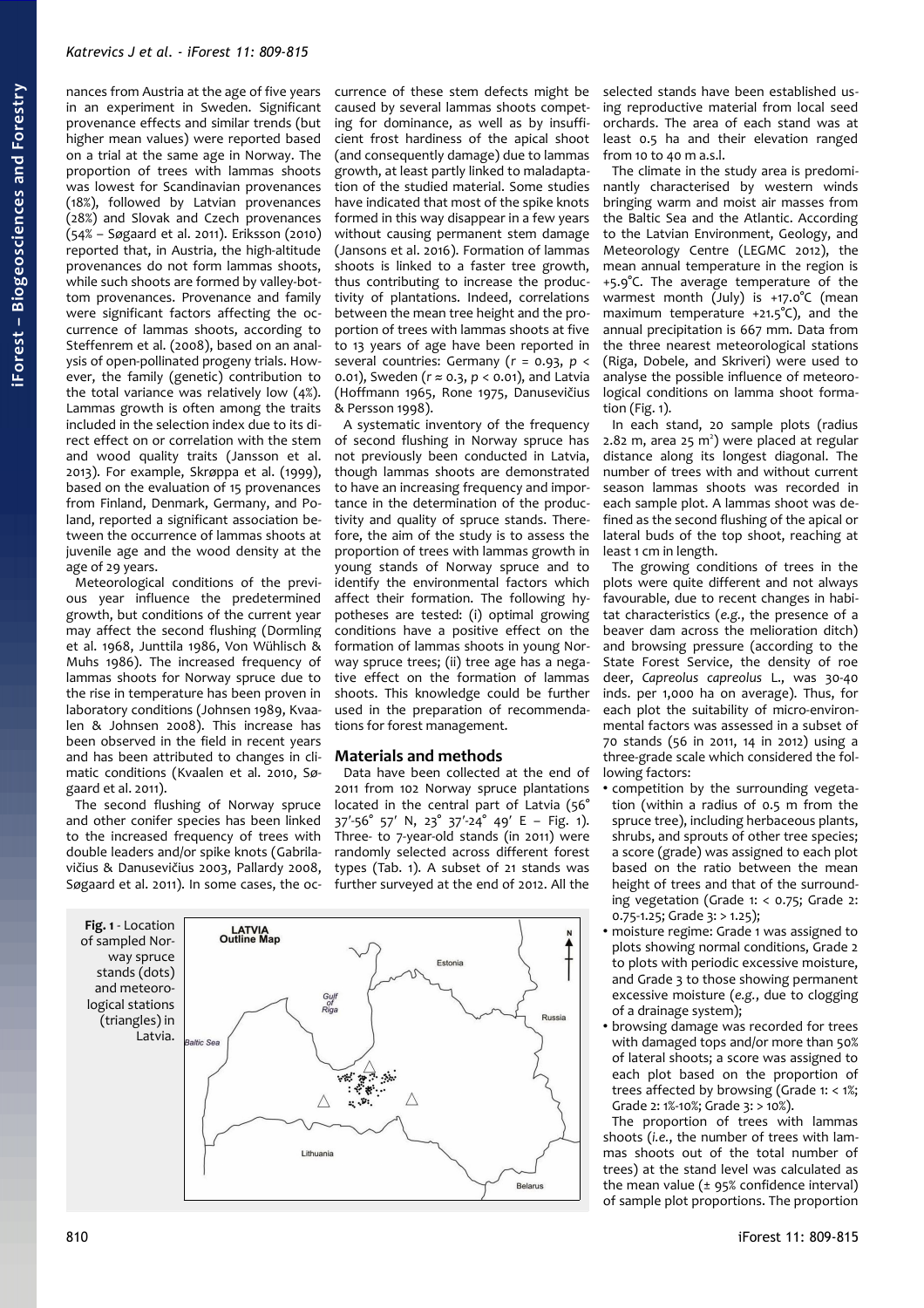<span id="page-2-0"></span>**Tab. 1** - Number of plots sampled in the Norway spruce stands considered in this study, according to stand age and forest type.

| Forest type             | Year of<br>observation | No.<br>stands | Age (years)              |                          |                |                |     |    |              |
|-------------------------|------------------------|---------------|--------------------------|--------------------------|----------------|----------------|-----|----|--------------|
|                         |                        |               | 3                        | 4                        | 5.             | 6              | 7   | 8  | <b>Total</b> |
| Hylocomiosa             | 2011                   | 26            | 118                      | 153                      | 208            | 18             |     | ٠  | 497          |
|                         | 2012                   | 5             | $\overline{\phantom{a}}$ | 20                       | 20             | 59             |     |    | 99           |
| Oxalidosa               | 2011                   | 9             | $\blacksquare$           | 20                       | 74             | 54             | 17  | ٠  | 165          |
|                         | 2012                   | 4             | $\blacksquare$           | $\blacksquare$           | 20             | 38             | 19  |    | 77           |
| Myrtilloso-sphagnosa    | 2011                   | 13            | 83                       | 76                       | 43             | $\blacksquare$ | 16  | ۰  | 218          |
| Myrtilloso-polytrichosa | 2011                   | 5             | $\blacksquare$           | 56                       | 39             |                |     | ٠  | 95           |
|                         | 2012                   |               |                          | $\overline{\phantom{a}}$ | 19             |                |     |    | 19           |
| Myrtillosa mel.         | 2011                   | 24            | 69                       | 39                       | 19             | 191            | 116 | ä, | 434          |
|                         | 2012                   | 4             | $\blacksquare$           | 18                       |                |                | 37  | 20 | 75           |
| Mercurialiosa mel.      | 2011                   | 6             | ٠                        | $\blacksquare$           | 57             | 55             |     | ٠  | 112          |
|                         | 2012                   |               |                          | $\overline{\phantom{a}}$ |                | $\blacksquare$ | 20  | ۰  | 20           |
| Myrtillosa turf. mel.   | 2011                   | 15            | 39                       | 72                       | 106            | 10             | 37  | ٠  | 264          |
|                         | 2012                   | 5             | $\blacksquare$           | 20                       | 20             | 57             |     | ۰  | 97           |
| Oxalidosa turf. mel.    | 2011                   | 4             | 37                       | $\overline{\phantom{a}}$ | $\blacksquare$ | $\blacksquare$ | 39  | ۰  | 76           |
|                         | 2012                   |               | $\blacksquare$           | 20                       | $\blacksquare$ |                |     | ۰  | 20           |
| Stands of all types     | 2011                   | 102           | 346                      | 416                      | 546            | 328            | 225 | ٠  | 1861         |
|                         | 2012                   | 21            | $\blacksquare$           | 78                       | 79             | 154            | 76  | 20 | 407          |

of trees with browsing damage was calculated in the same way. Spearman's correlation analysis was used to assess the relation between the proportion of trees with lammas shoots and stand density. To assess the effect of the above factors on the proportion of trees with lammas shoots, a binary logistic generalised linear mixed-effects model (GLMM) was implemented in software R ver. 3.4.3 (R Core Team 2017) using the library "lme4" (Bates et al. 2015). Three models were developed using the relation between trees with and without lammas shoots at the plot level as the response variable. In all models, the stand ID was set as random effect to account for possible correlation (repeated measures) among sample plots within the same stand. The first model included stand age and forest type as predictors using the whole set of 102 stands inspected in 2011. The second model included the three micro-environmental factors (competition, moisture and browsing damage) and the year of observation as predictors, which were tested on the subset of 70 stands described above. Using the same data subset, a third model was developed which included the suitability of growing conditions as predictor, which was calculated as the sum of scores (grades) for all three microenvironmental factors, ranging from 3 (best) to 9 (worst). Generalised linear hypothesis tests, as implemented in the R library "multcomp" (Hothorn et al. 2008), were used as *post-hoc* tests after GLMM when the interaction of the factor or factors with more than two levels were significant compared to the mean proportions between levels.

## **Results**

The proportion of trees with lammas shoots across the sampled stands ranged from 0% to 25% and was 6.5% on average. It was slightly higher in 2012 than in 2011 (in stands sampled in both years, the proportion was 12.9% and 9.1%, respectively), but differences between years were not statistically significant ( $\chi^2$  = 0.5696, *p* = 0.450). Initial spacing in all stands was similar, but due to the differences in survival, the density at the age of assessment ranged from 800 to 3600 trees ha<sup>-1</sup>. The differences in stand density had no statistically significant relation to the proportion of trees with lammas shoots.

There were no notable differences in air temperature in the period of formation of lammas shoots (end of July to the beginning of August) between 2011 and 2012. The mean diurnal temperature in the last week of July and the first week of August at the Riga meteorological station was 20.4 and 20.7 °C, respectively. In Dobele, it was 18.6 and 19.3 °C, respectively, and in Skriveri it was 19.4 and 19.4 °C, respectively. However, a sharp temperature increase by the end of July 2012 in comparison to the slight decrease in the same period of 2011 was observed [\(Fig. 2\)](#page-2-1). Temperature differences between the third and fourth weeks of July were 5 to 5.8 °C in 2012, but only 0.3 to 0.5 °C in 2011.

Minor changes in precipitation in the first week of August were observed in 2012 as compared to the last week of July (a slight increase in Dobele and decreases in Skriveri and Riga). In contrast, in 2011 (with a lower frequency of trees with lammas shoots), a sharp decrease in the amount of precipita-



<span id="page-2-1"></span>**Fig. 2** - Mean daily temperature (moving average of five days) at three meteorological stations (Riga, Dobele, and Skriveri) in July-August 2011 and 2012 (data: LEGMC 2012).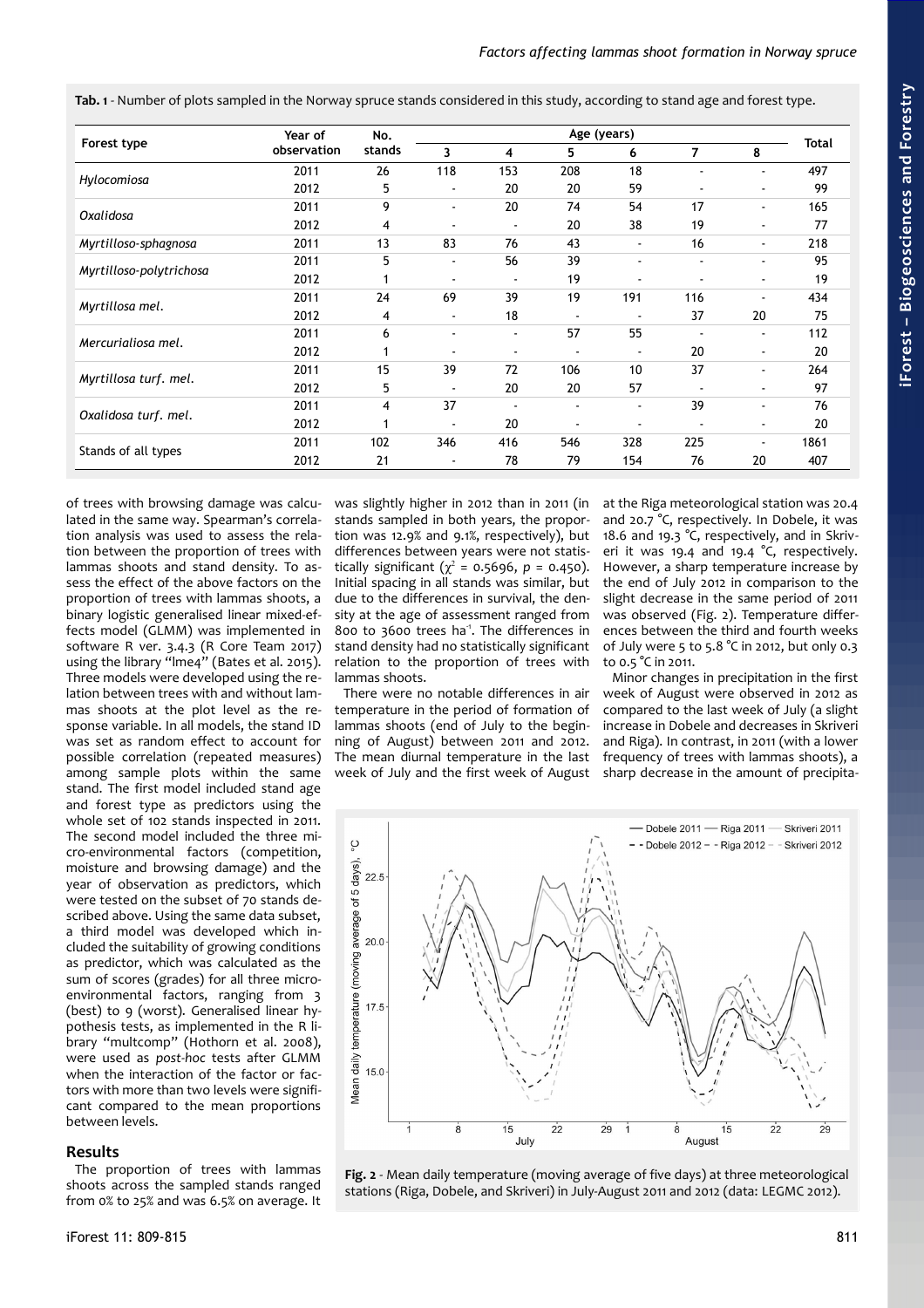# *Katrevics J et al. - iForest 11: 809-815*



<span id="page-3-2"></span>**Fig. 3** - Weekly amount of precipitation in July-August 2011 and 2012 (average of three meteorological stations – Riga, Dobele, and Skriveri; data: LEGMC 2012).

tion in the first week of August in comparison to the last week of July was observed (from 29 mm to 0 mm in Skriveri, from 46 mm to 3 mm in Riga, and from 106 mm to 14 mm in Dobele). In the second and third weeks of August, there was a lower amount of precipitation in 2012 than in 2011: 0.3-5 mm and 31-80 mm per week, respectively [\(Fig. 3\)](#page-3-2).

There was no significant effect of stand age on the proportion of lammas shoots

 $(\chi^2 = 0.2175, p = 0.641)$  nor was there an age-related trend. The highest mean proportion of trees with lammas shoots was reached in 7-year-old stands, while the lowest value was observed in 6-year-old stands [\(Fig. 4\)](#page-3-1). Notable variation in the proportion of trees with lammas shoots was detected for stands at different ages within a particular forest type; for example, in *Myrtillosa mel.* the proportions were 12.7%, 4.0%, and 10.8% at the ages of 4, 6, and 7 years, re-

<span id="page-3-1"></span><span id="page-3-0"></span>

spectively. The effect of the forest type on the presence of lammas shoots was not significant ( $\chi^2$  = 3.6892, p = 0.815). The highest and lowest proportion of trees with lammas shoots was detected in *Mercurialiosa mel.* and *Oxalidosa turf.mel.*, respectively [\(Fig. 5\)](#page-3-0). Also, the nteraction between forest type and stand age did not significantly affect the frequency of lammas shoots  $(\chi^2 = 5.0154, p = 0.6581)$ .

Micro-environmental factors had an important influence on the proportion of trees with lammas shoots [\(Fig. 6\)](#page-4-1). The effect of competition from the surrounding vegetation and moisture regime was statistically significant  $(\chi^2 = 45.0218, p < 0.001)$ . The proportion of trees showing lammas shoots in stands with no competition (Grade 1) was significantly higher (14.5%) in comparison to stands with medium (Grade 2) and high (Grade 3) competition (6.0% and 2.2%, respectively), being the difference between the two latter grades not significant ( $p = 0.066$ ). Similarly, there was a significantly higher proportion of trees with lammas shoots (11.7%) in sites with a normal moisture regime (Grade 1) than in sites with periodic (Grade 2: 4.8%) or permanent (Grade 3: 1.7%) excessive moisture. Similar to that observed for competition, the difference between Grade 2 and Grade 3 of moisture was not significant (*p* = 0.184). Although the influence of the browsing damage was not statistically significant  $(p = 0.094)$ , the observed trend was similar to that detected for competition and moisture regime. The proportion of trees with lammas shoots was 11.3%, 8.2%, and 7.7% in Grade 1, Grade 2, and Grade 3, respectively. The effect of the interactions (of the second or third level) was not significant, suggesting that each factor had independent influence on the formation of lammas shoots.

Finally, the combination of the scores for all micro-environmental factors (moisture, competition, and browsing pressure) revealed a clear significant trend [\(Fig. 7\)](#page-4-0). The highest proportion of trees with lammas shoots occurred in the most favourable conditions (lower score). If at least one of the factors scored 3 in any stand (a notable negative influence), the proportion of trees with lammas shoots in that stand did not exceed 10%.

# **Discussion**

The average proportion of trees with lammas shoots in our study  $(7\% \pm 1\%)$  was similar to that found for Norway spruce provenances from Baltic States at the age of five years in an experiment in Sweden (Danusevičius & Persson 1998). An even higher proportion of trees with lammas shoots was found in Norway, based on the analysis of the national forest inventory sample plots (located at an elevation up to 200 m a.s.l.). Moreover, Kvaalen et al. (2010) reported that as many as 80% of trees had lammas shoots in two of the 58 sample plots analyzed.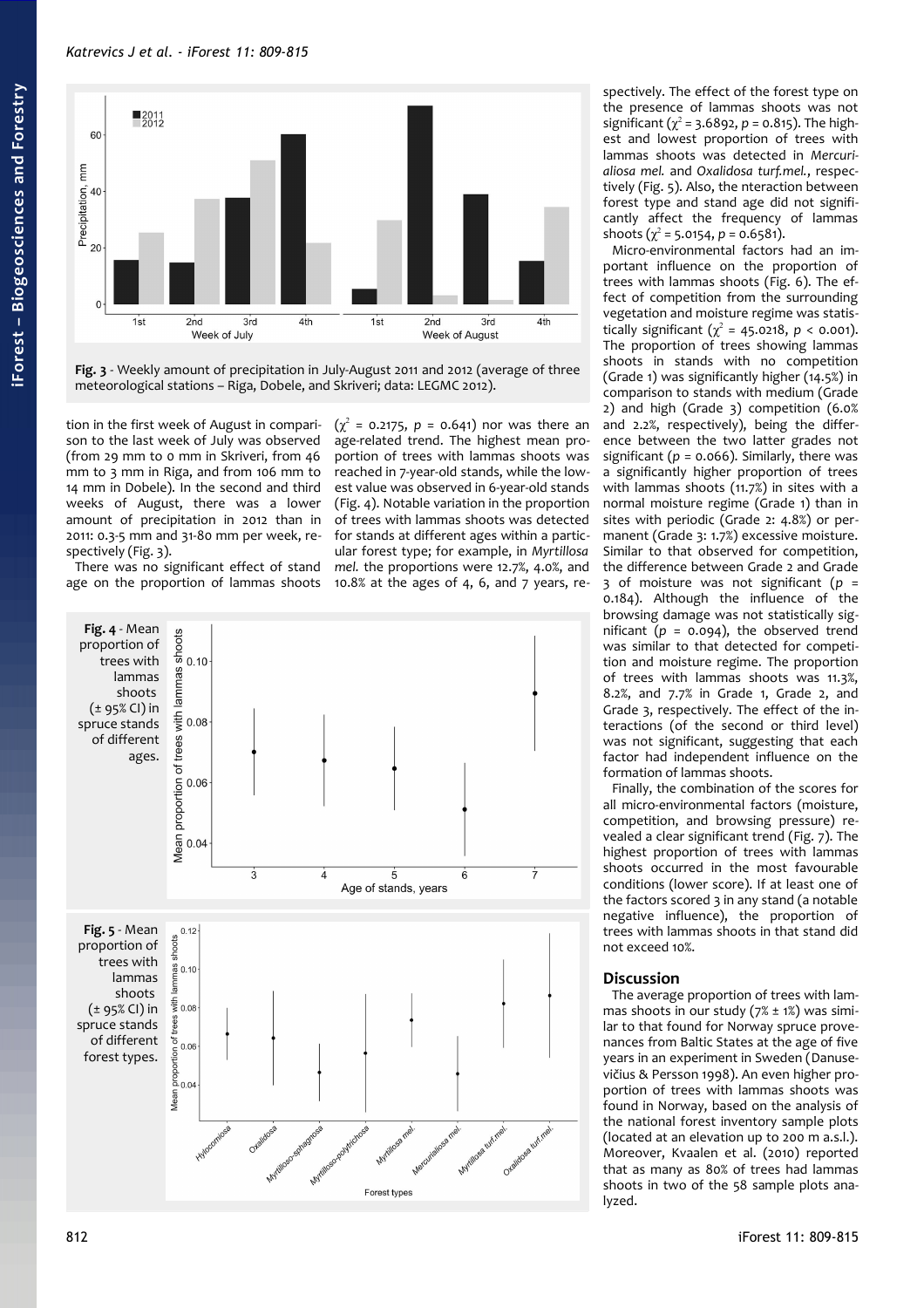### *Factors affecting lammas shoot formation in Norway spruce*

<span id="page-4-1"></span>**Fig. 6** - Mean proportion of trees with lammas shoots (± 95% CI) in spruce stands with different micro-environmental factors characterised by (A) competition of surrounding vegetation, (B) excessive moisture, and (C) browsing damage. Each factor was assessed in a three-grade scale, where (1) the negative effect of the factor on growth of the spruce was not observed, (2) the minimal negative effect of the factor was observed, and (3) the notable negative effect of the factor was observed.



The formation of predetermined and additional height increment is defined by meteorological conditions, such as temperature and precipitation, in combination with the photoperiod (Dormling et al. 1968, Aldén 1971, Von Wühlisch & Muhs 1986, Gabrilavičius & Danusevičius 2003). Skrøppa & Steffenrem (2016) described the negative relationship between the presence of lammas shoots and the timing of shoot growth for full-sib families in a provenance trial of Norway spruce in the fifth growing season, pointing out that the occurrence of lammas shoots is generally positively associated with a favourable climate and soil fertility. Analysis of different coniferous tree species, such as red pine (*Pinus resinosa* Ait.), white pine (*Pinus strobus* L.), California red fir (*Abies magnifica* A. Mur.), and white fir (*Abies concolor* (Gord. and Glend.) Lindl.), suggests that abundant precipitation at the end of the vegetation period can stimulate the formation of lammas shoots (Büsgen 1929, Carvell 1956, McCabe & Labisky 1959, Hallgren & Helms 1988). This is in contrast to our results, where a lower proportion of trees with lammas shoots was observed in 2011 – a year with higher amounts of precipitation in the middle part of August in comparison to 2012, but only slightly higher than the long-term average and with an increase of precipitation only two weeks after the end of the predetermined height growth. After the completion of the predetermined height growth (second part of July), a sharp temperature increase was observed in the year 2012, along with the highest proportion of trees with lammas shoots. The results suggest that a relative change (not necessarily the mean values of any of the meteorological parameters temperature and precipitation) at the right period of the annual cycle of tree growth could trigger the formation of lammas shoots. In addition, there might be some indirect influence of spring temperatures since previous studies have suggested that earlier flushing trees are more

likely to form lammas shoots (Neimane et al. 2015, Skrøppa & Steffenrem 2016), presumably due to the longer period between the end of the predetermined growth and the drop in temperature in autumn. However, the observations in the current study were conducted in autumn, and the spring phenology data were not available.

A decrease in the frequency of formation of lammas shoots with tree age was observed in a number of studies (Büsgen 1929, Ehrenberg 1963, Aldén 1971, Rone 1985, Von Wühlisch & Muhs 1986, Ununger et al. 1988, Søgaard et al. 2011). For example, in a Norway spruce trial in Norway, 38% of 5-year-old trees had lammas shoots, in contrast to 22% at 6 years and 17% at 7 years. This trend was similar in almost all represented provenances (Søgaard et al. 2011). In contrast, no age-related trend was observed in our study. Prolonging or expanding the study (adding one more inventory or older stands) could further improve our understanding of this phenomenon. After analysing the genetic and environmental variation of internodal and whorl branch formation (including whorls formed by lammas growth) for open-pollinated families of Norway spruce at the age of 27 years, Steffenrem et al. (2008) pointed out that, the effects at the juvenile stage might be confounded with the year (meteorological) effect. Retrospective study has also demonstrated higher frequency of the occurrence of extra whorls formed by lammas growth in sites with higher soil fertility



<span id="page-4-0"></span>**Fig. 7** - Mean proportion of trees with lammas shoots (shown by the black line) with the 95% CI (grey band on both sides of the line) in the Norway spruce stands analyzed in relation to the suitability of the growing conditions (*x*-axis), expressed as the sum of grades (scores) for three micro-environmental factors (competition, moisture, and browsing). For each factor, its negative effect on Norway spruce growth was quantified as:  $(i)$  not observed or negligible; (2) minimal; (3) notable.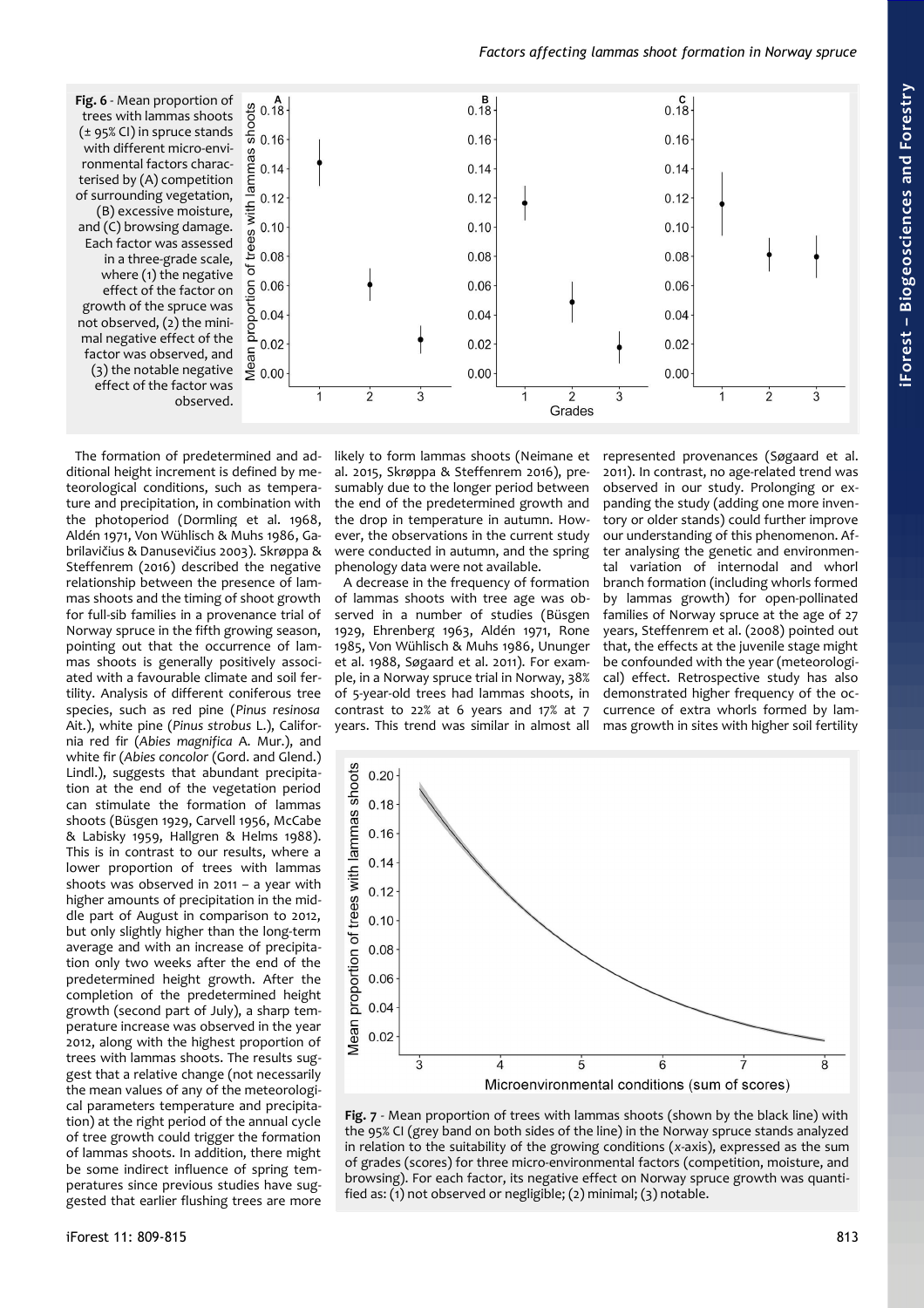(assessed in terms of site indices). In other studies carried out on Norway spruce in south-eastern Norway, the forest type (*i.e.*, availability of nutrients) was one of the major factors determining the proportion of trees with lammas shoots: by height index  $H_{40}$  = 11 and  $H_{40}$  = 23, the proportion of trees with lammas shoots was 5%-25% and 30%- 90%, respectively (Søgaard et al. 2011). We did not find significant differences in the proportion of trees with lammas shoots between forest types representing growing conditions for more than 90% of the spruce-dominated stands in Latvia (data: NFI 2010). However, the range of site indexes included in our study (roughly corresponding to  $H_{40} = 8-22$ ) was smaller than that of the aforementioned study ( $H_{40} = 8$ -26 – Søgaard et al. 2011).

Our results showed that differences in the proportion of trees with lammas shoots (even within forest types or stand ages) were strongly linked to micro-environmental factors like moisture, competition, and browsing pressure. For example, in a 5-year-old stand belonging to the *Hylocomiosa* forest type with little evidence of tending and therefore a high competition of herbaceous plants and shrubs, as well as visible browsing damage on 22% of trees, only 1.8% of the individuals had lammas shoots, while the proportion was 25.5% in another 5-year-old stand of the same forest type with visible signs of regular tending and no browsing damage. Similar to our results, Roth & Newton (1996) found a notable increase in the occurrence of lammas shoots for the Douglas fir after weed control.

Sporadic observations gathered during our study (conducted in 2011 and 2012) also suggest that an increase in frequency of lammas shoots might be linked not only to differences in weather conditions between the years but also to the effect of tending conducted in 2011. For example, in a 3-yearold *Oxalidosa turf. mel.* forest type stand, where vegetation control was done in the second part of the vegetation period of 2011, the proportion of trees with lammas shoots increased from 10% in 2011 to 26% in 2012. Similarly, in a 5-year-old *Hylocomiosa* stand, it increased from 18% in 2011 to 33%  $in$  2012.

Browsing damage could notably reduce carbon accumulation capacity and growth of Norway spruce trees. However, it did not show as much pronounced effect on the formation of lammas shoots as the other two micro-environmental factors assessed in this study. Low average browsing pressure (average share of damaged trees 10.7%) and the intensity of damage – a notable effect on height increment was only observed in a few cases – could be the possible reasons for the limited influence of this factor.

For the preparation of recommendations for forest regeneration and tree breeding, further studies should address the issue of actual risks (mainly the formation of longlasting stem defects) and the long-term positive relationship to growth which could be associated with the formation of lammas shoots.

#### **Conclusions**

The proportion of trees with lammas shoots in juvenile (from 3 to 7 years) Norway spruce stands ranged from 0% to 25% and was 6.5% on average. Improvement of micro-environmental conditions (intensive forest management) increased the proportion of trees with lammas shoots in juvenile Norway spruce stands, but there was no clear link between the occurrence of lammas shoots and the age of stands or the forest type.

#### **Acknowledgement**

The study was conducted in the project "Forest management risks: prognosis and minimization", funded by JSC *Latvijas valsts meži* (Latvia).

#### **References**

- Aldén T (1971). Influence of  $CO<sub>2</sub>$ , moisture and nutrients on the formation of lammas growth and prolepsis in seedlings of *Pinus silvestris* L. Studia Forestalia Suecica 93: 1-21. [online] URL: <http://pub.epsilon.slu.se/5772/>
- Bates D, Maechler M, Bolker B, Walker S (2015). Fitting linear mixed-effects models using lme4. Journal of Statistical Software 67 (1): 1-48. - doi: [10.18637/jss.v067.i01](https://doi.org/10.18637/jss.v067.i01)
- Brus DJ, Hengeveld GM, Walvoort DJJ, Goedhart PW, Heidema AH, Nabuurs GJ, Gunia K (2011). Statistical mapping of tree species over Europe. European Journal of Forest Research 131 (1): 145-157. - doi: [10.1007/s10342-011-0513-5](https://doi.org/10.1007/s10342-011-0513-5)
- Bušs K (1976). Latvijas PSR meža tipologijas pamati [Fundamentals of forest classification in Latvia SSR]. Silava, Riga, Latvia, pp. 24. [in Latvian]
- Büsgen M (1929). The structure and life of forest trees. John Wiley and Sons, New York, USA, pp. 436.
- Carvell KL (1956). Summer shoots cause permanent damage to red pine. Journal of Forestry 54: 271-271.
- Cline MG, Harrington CA (2007). Apical dominance and apical control in multiple flushing of temperate woody species. Canadian Journal of Forest Research 37: 74-83. - doi: [10.1139/x06-218](https://doi.org/10.1139/x06-218) Danusevičius D (1999). Early genetic evaluation of growth rhythm and tolerance to frost in *Picea abies* (L.) Karst. PhD thesis, Swedish University of Agricultural Sciences, Uppsala, Sweden, pp. 38. [online] URL: [http://www.osti.gov/](http://www.osti.gov/etdeweb/biblio/344401) [etdeweb/biblio/344401](http://www.osti.gov/etdeweb/biblio/344401)
- Danusevičius D, Persson B (1998). Phenology of natural Swedish populations of *Picea abies* as compared with introduced seed sources. Forest Genetics 5: 211-220.
- Dormling I, Gustafsson A, Von Wettstein D (1968). The experimental control of the life cycle in *Picea abies* (L.) Karst. Silvae Genetica 17: 44-63. [online] URL: [http://www.thuenen.de/](http://www.thuenen.de/media/institute/fg/PDF/Silvae_Genetica/1968/Vol._17_Heft_2-3/17_2-3__44.pdf) [media/institute/fg/PDF/Silvae\\_Genetica/1968/Vo](http://www.thuenen.de/media/institute/fg/PDF/Silvae_Genetica/1968/Vol._17_Heft_2-3/17_2-3__44.pdf) [l.\\_17\\_Heft\\_2-3/17\\_2-3\\_\\_44.pdf](http://www.thuenen.de/media/institute/fg/PDF/Silvae_Genetica/1968/Vol._17_Heft_2-3/17_2-3__44.pdf)
- Ehrenberg CE (1963). Genetic variation in progeny tests of Scots pine (*Pinus silvestris* L.). Stu-

dia Forestalia Suecica 10: 1-135. [online] URL: <http://pub.epsilon.slu.se/12744/1/SFS010.pdf>

- Ekö PM, Johansson U, Pettersson N, Bergqvist J, Elfving B, Frisk J (2008). Current growth differences of Norway spruce (*Picea abies*), Scots pine (*Pinus sylvestris*) and birch (*Betula pendula* and *Betula pubescens*) in different regions in Sweden. Scandinavian Journal of Forest Research 23: 307-318. - doi: [10.1080/028275808022](https://doi.org/10.1080/02827580802249126) [49126](https://doi.org/10.1080/02827580802249126)
- Eriksson G (2010). *Picea abies*: recent genetic research. Genetic Center, Department of Plant Biology and Forest Genetics, Swedish University of Agricultural Sciences, Uppsala, Sweden, pp. 197.
- Gabrilavičius R, Danusevičius D (2003). Genetics and breeding of Norway spruce in Lithuania. UAB Petro ofsetas, Vilnius, Lithuania, pp. 364. [in Lithuanian]
- Gadskarta (2016). Annual report of Latvia State Forest Service 2016. Web site. [online] URL: [http://www.zm.gov.lv/public/files/CMS\\_Static\\_](http://www.zm.gov.lv/public/files/CMS_Static_Page_Doc/00/00/01/06/16/Publiskais_parskats_2016.pdf) Page\_Doc/00/00/01/06/16/Publiskais\_parskats [2016.pdf](http://www.zm.gov.lv/public/files/CMS_Static_Page_Doc/00/00/01/06/16/Publiskais_parskats_2016.pdf)
- Hallgren SW, Helms JA (1988). Control of height growth components in seedlings of California red and white fir by seed source and water stress. Canadian Journal of Forest Research 18: 521-529. - doi: [10.1139/x88-076](https://doi.org/10.1139/x88-076)
- Hoffmann K (1965). Bedeutung des Austriebes für den Fichtenbau im Pleistozän der DDR [The importance of the August-shoot for the cultivation of spruce in the Pleistocene of the GDR]. Die Sozialistische Forstwirtschaft 7: 204-207. [in German]
- Hothorn T, Bretz F, Westfall P (2008). Simultaneous inference in general parametric models. Biometrical Journal 50 (3): 346-363. - doi: [10.100](https://doi.org/10.1002/bimj.200810425) [2/bimj.200810425](https://doi.org/10.1002/bimj.200810425)
- Jansson G, Danusevičius D, Grotehusman H, Kowalczyk J, Krajmerova D, Skrøppa T, Wolf H (2013). Norway Spruce (*Picea abies* (L.) H. Karst.). In: "Forest Tree Breeding in Europe: Current State-of-the-Art and Perspectives" (Pâques LE ed). Springer, Dordrecht, Heidelberg, New York, London, pp. 123-176. - doi: [10.1007/978-94-007-6146-9\\_3](https://doi.org/10.1007/978-94-007-6146-9_3)
- Jansons A, Donis J, Danusevičius D, Baumanis I (2015). Differential analysis for next breeding cycle for Norway spruce in Latvia. Baltic Forestry 21 (2): 285-297.
- Jansons A, Neimane U, Dzerina B, Adamovics A (2016). Influence of lammas shoots on height of young Scots pines in Latvia. Agronomy Research 14: 407-417. [online] URL: [http://agrono](http://agronomy.emu.ee/wp-content/uploads/2016/05/Vol14-_nr2_Jansons.pdf) [my.emu.ee/wp-content/uploads/2016/05/Vol14-](http://agronomy.emu.ee/wp-content/uploads/2016/05/Vol14-_nr2_Jansons.pdf) [\\_nr2\\_Jansons.pdf](http://agronomy.emu.ee/wp-content/uploads/2016/05/Vol14-_nr2_Jansons.pdf)
- Johnsen O (1989). Phenotypic changes in progenies of northern clones of *Picea abies* (L.) Karst. grown in a southern seed orchard. Scandinavian Journal of Forest Research 4: 331-341. - doi: [10.1080/02827588909382570](https://doi.org/10.1080/02827588909382570)
- Junttila O (1986). Effects of temperature on shoot growth in northern provenances of *Pinus sylvestris* L. Tree Physiology 1: 185-192. - doi: [10.1093/treephys/1.2.185](https://doi.org/10.1093/treephys/1.2.185)
- Kenina L, Bardulis A, Matisons R, Kapostins R, Jansons A (2018). Belowground biomass models for young oligotrophic Scots pine stands in Latvia. iForest 11: 206-211. - doi: [10.3832/ifor25](https://doi.org/10.3832/ifor2553-010) [53-010](https://doi.org/10.3832/ifor2553-010)